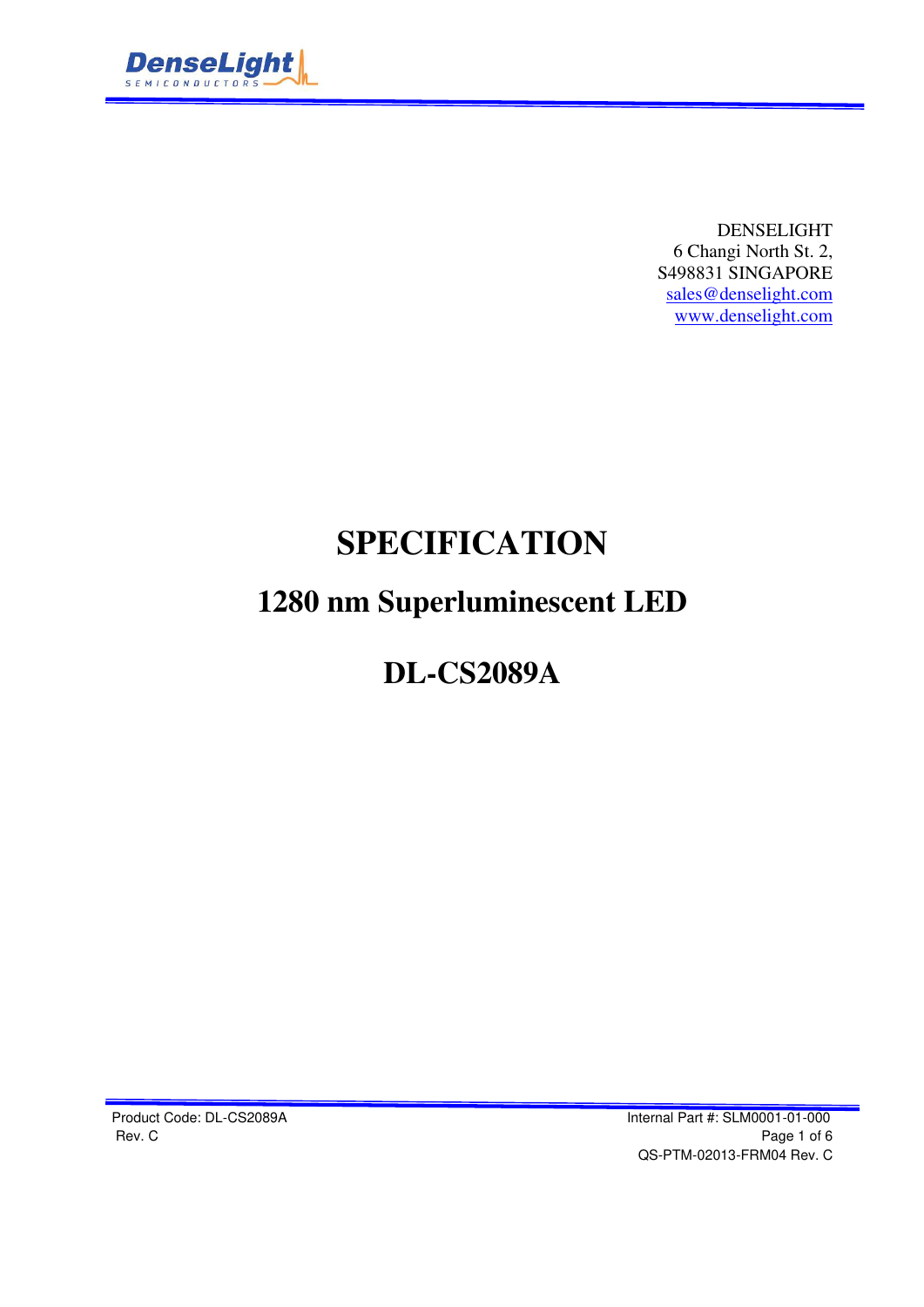

### **A. PRODUCT DESCRIPTION**

The DenseLight DL-CS2089A series is a broadband SLED that operates in a true inherent superluminescent mode. This superluminescent property generates broader band at higher drive currents in contrast to other conventional SLEDs which are ASE-based, where high drive tends to give narrower band. Its low coherence reduces Rayleigh backscattering noise. Coupled with high power and large spectral width, it offsets photoreceiver noise and improves spatial resolution (in OCT) and measurand sensitivity (in sensors). The SLED is available in 14-pin BTF package. It is compliance with the requirements of Bellcore Document GR-468-CORE.

Enabled by spread spectra bandgap engineering technology, future generations of DenseLight SLEDs promise higher chip powers (up to 50mW possible), and broader spectral bands (beyond 120nm). Higher levels of integration may feature integrated SLEDs with phase modulators, optical couplers and photodetectors into a complete optical sensor chipset.

For responsive prototyping enquiries please email: sales@denselight.com

#### **B. FEATURES**

- Ex-fiber output power of  $>8$ nW
- 3dB bandwidth of  $>65 \mu m$
- Typical spectral modulation of 0.15dB
- 14-pin BTF package
- Single mode fiber

#### **C. APPLICATIONS**

- Fiber Optic Gyroscope
- Optical Test Instrument
- Fiber Optic Sensors
- Fiber Optic Communications
- Optical Coherence Tomography
- Biomedical Imaging Device
- Clinical Healing Equipment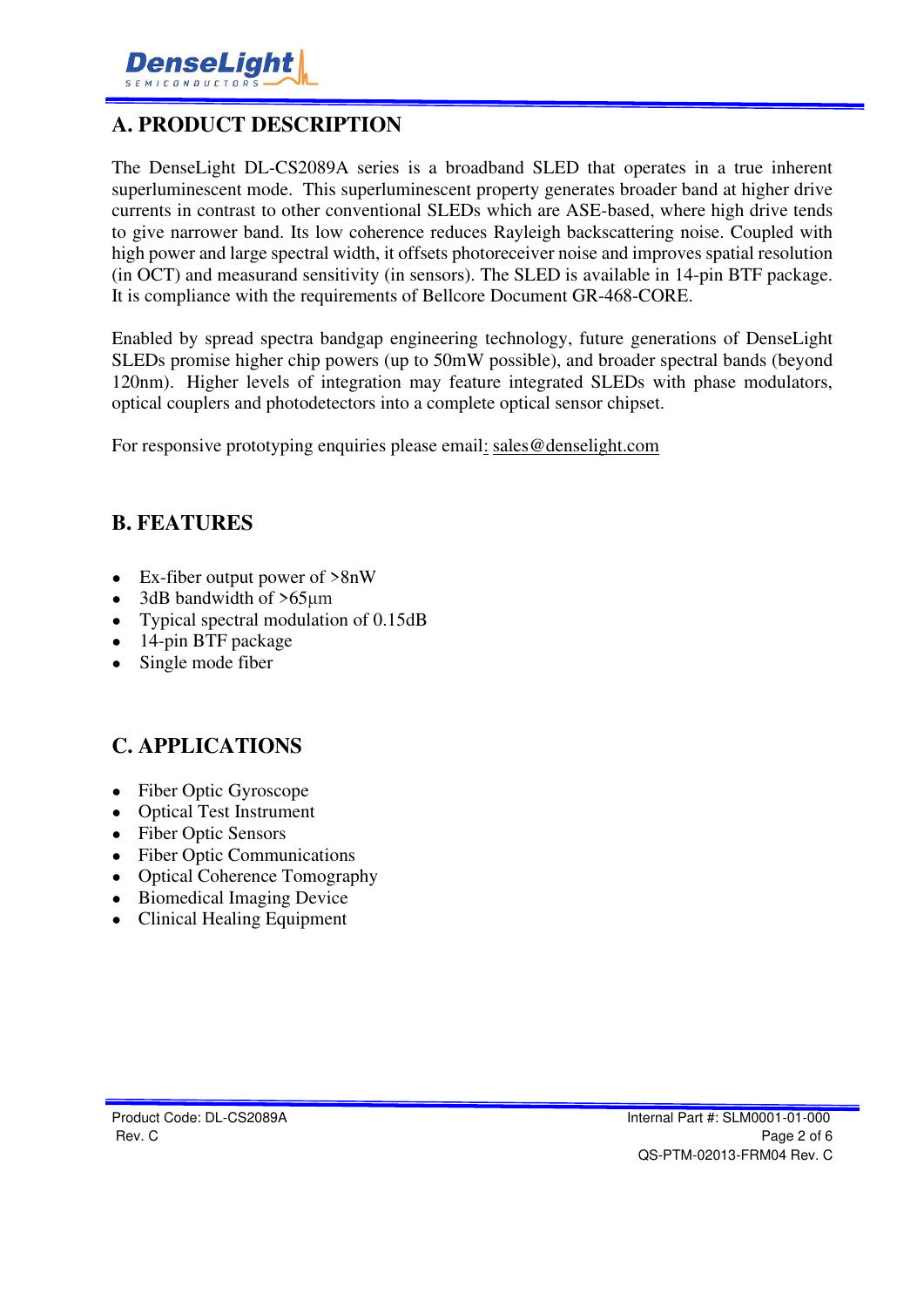

### **D. ABSOLUTE MAXIMUM RATINGS**

| <b>Parameter</b>                | <b>Symbol</b>            | <b>Condition</b>    | Min      | <b>Max</b>     | Unit                    |
|---------------------------------|--------------------------|---------------------|----------|----------------|-------------------------|
| Reverse voltage                 | $V_{R}$                  |                     |          | $\overline{2}$ | V                       |
| Forward current                 | $I_{\rm F}$              |                     |          | 450            | mA                      |
| Forward voltage                 | $V_{\rm F}$              | $I_{op}$            | -        | 2.8            | V                       |
| Case temperature                | $T_c$                    | $I_{op}$            | $-40$    | 65             | $\rm ^{\circ}C$         |
| $SLED$ temperature <sup>1</sup> | <b>T</b> <sub>SLED</sub> | $I_{op}$            | $\theta$ | 70             | $\rm ^{\circ}C$         |
| Thermoelectric cooler voltage   | V <sub>TEC</sub>         |                     |          | 3.56           | $\overline{\mathsf{V}}$ |
| Thermoelectric cooler current   | ITEC                     |                     |          | 2.6            | A                       |
| Storage temperature             | $T_{\text{stg}}$         | Unbiased            | $-40$    | 85             | $\rm ^{\circ}C$         |
| Storage humidity                |                          |                     | 5        | 85             | %RH                     |
| Electro static discharge (ESD)  | V <sub>ESD</sub>         | Human body<br>model |          | 500            | V                       |
| Lead soldering temperature      | $S_{temp}$               |                     |          | 260            | $\rm ^{\circ}C$         |
| Lead soldering time             | $S_{time}$               |                     |          | 10             | sec                     |

# **E. SPECIFICATIONS (TSLED = 25 C)**

| <b>Parameter</b>              | <b>Symbol</b>            | <b>Condition</b>         | Min                      | Typ                      | <b>Max</b> | Unit      |
|-------------------------------|--------------------------|--------------------------|--------------------------|--------------------------|------------|-----------|
| Operating current             | $\mathbf{I}_{\text{op}}$ | $\overline{\phantom{a}}$ |                          | ۰                        | 400        | mA        |
| Forward voltage               | $V_{\rm F}$              | $I_{op}$                 |                          | $\overline{\phantom{0}}$ | 2.4        | V         |
| Power in SMF                  | $P_{o}$                  | $\mathbf{I}_{op}$        | 8                        | ۰                        |            | mW        |
| Central wavelength            | λ                        | $\mathbf{I}_{op}$        | 1260                     | 1275                     | 1290       | nm        |
| Bandwidth                     | $B_{FWHM}$               | $I_{op}$                 | 70                       | $\qquad \qquad$          |            | nm        |
| Spectrum modulation           | R                        | $P_0$                    | $\overline{\phantom{0}}$ | $\overline{\phantom{a}}$ | 0.40       | dB        |
| Thermistor resistance         | $R_{therm}$              | $T = 25$ °C              | 9.5                      | 10                       | 10.5       | $k\Omega$ |
| Thermoelectric cooler voltage | $V_{\rm TEC}$            | $\mathbf{I}_{op}$        |                          | ۰                        | 2.9        | V         |
| Thermoelectric cooler current | $1$ TEC                  | $\mathbf{I}_{op}$        |                          | $\qquad \qquad$          | 1.6        | A         |

1 TSLED is monitored by internal thermistor with external pin out.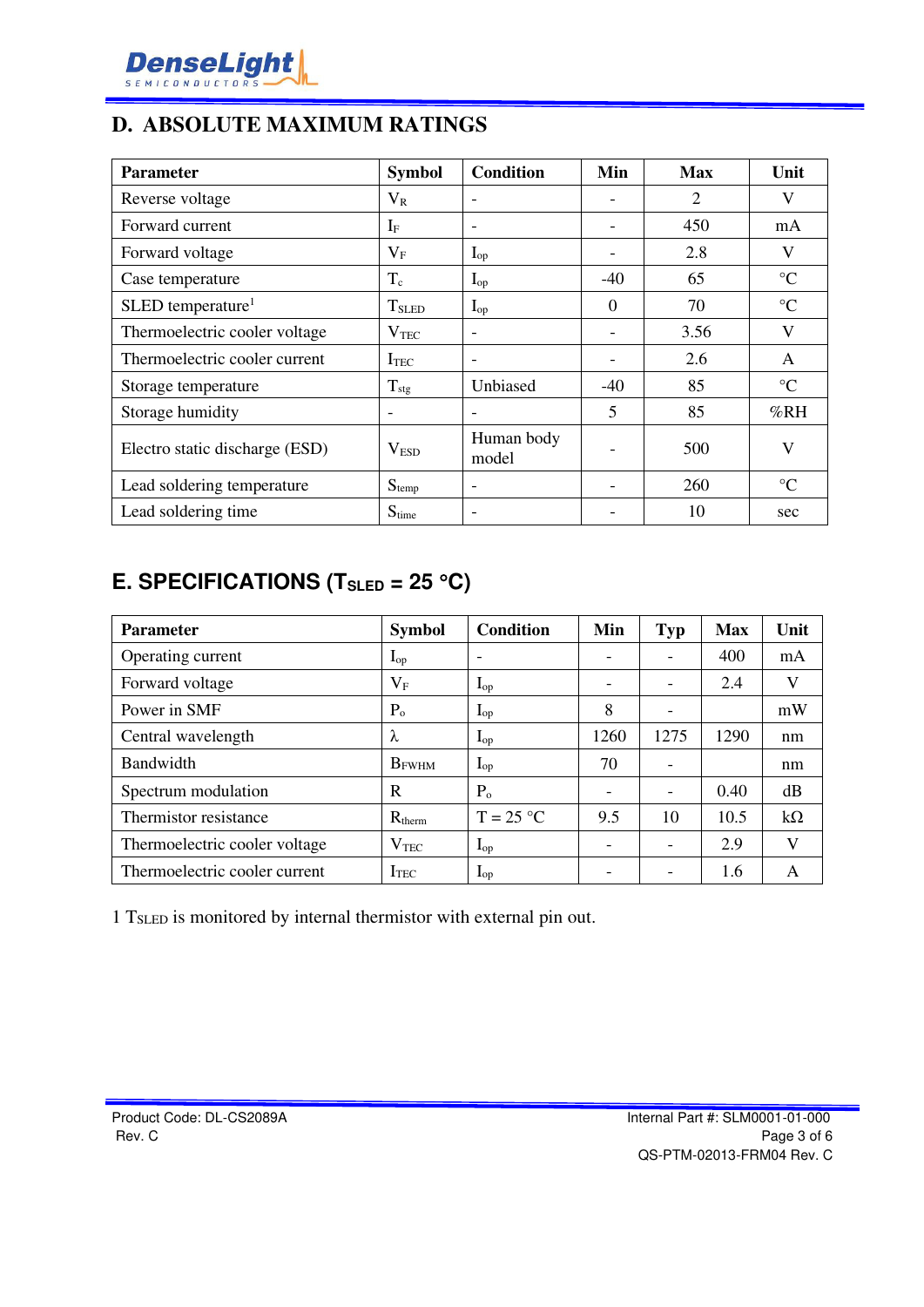

### **F. PACKAGE**

#### **BTF package**

| Part                 | <b>Description</b>  |
|----------------------|---------------------|
| Package type         | <b>BTF</b>          |
| Fiber:               | PM Panda            |
| <b>MFD</b>           | $9.5 \, \mathrm{m}$ |
| Cladding diameter    | $125 \mid m$        |
| Coating diameter     | $245 \, \mathrm{m}$ |
| Fiber pigtail length | 1m                  |
| Fiber bending radius | $>40$ mm            |
| Connector            | FC/APC              |
| Dimensions           | See figure          |



|                | Pin Assignment     |
|----------------|--------------------|
| 1              | TEC+               |
| $\overline{2}$ | THERMISTOR         |
| 3              | PD ANODE (-)       |
| 4              | PD CATHODE (+)     |
| 5              | <b>THE RMISTOR</b> |
| 6              |                    |
| 7              |                    |
| 8              |                    |
| 9              |                    |
| 10             | SLED ANODE +       |
| 11             | SLED CATHODE -     |
| 12             |                    |
| 13             | CASE               |
| 14             | TFC -              |
|                |                    |

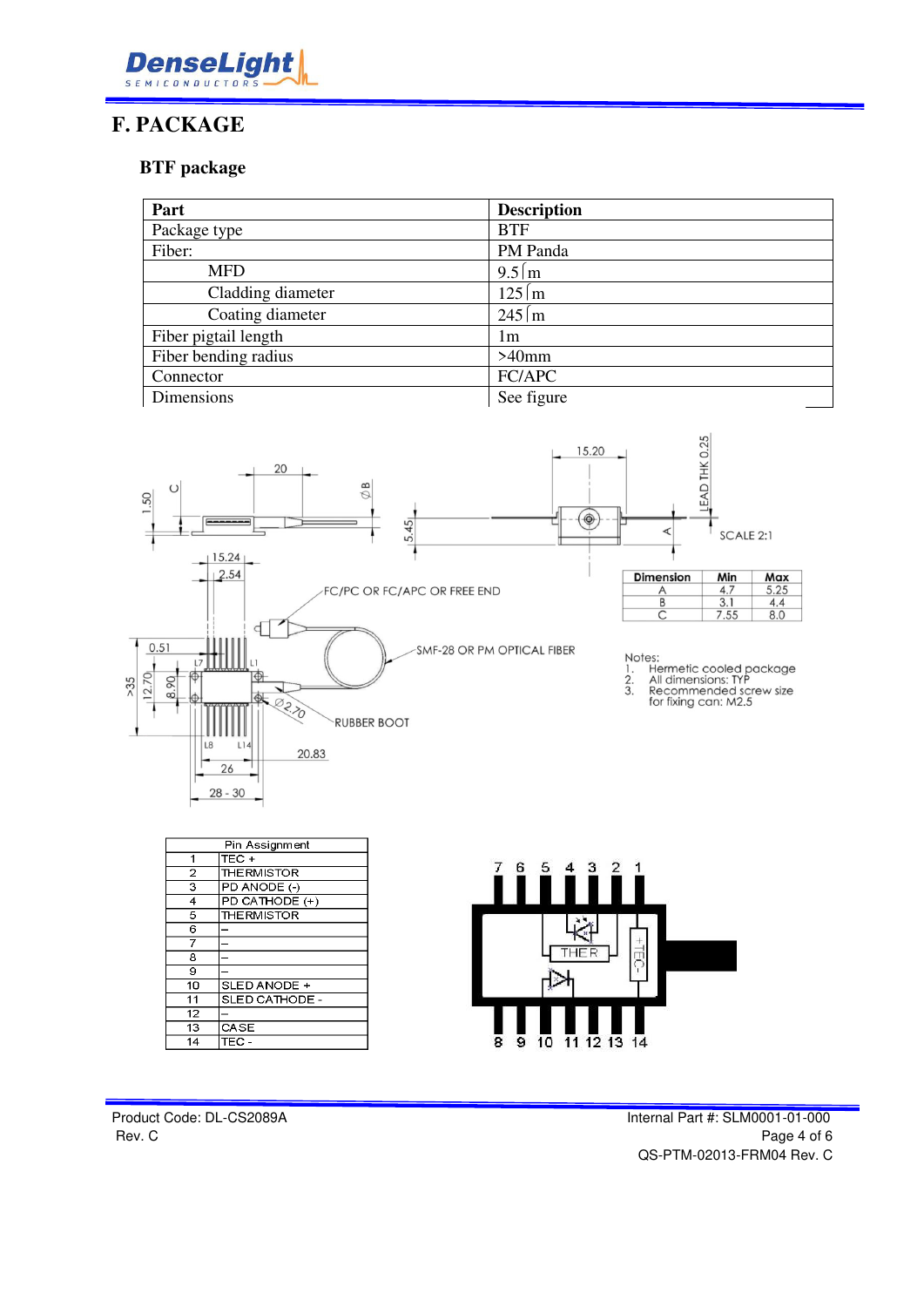

## **G. TYPICAL PERFORMANCE CHARACTERISTICS**

Operating condition:  $T_{\text{SLED}} = 25 \text{ °C}$ 



**I-V Curve Spectrum Modulation**